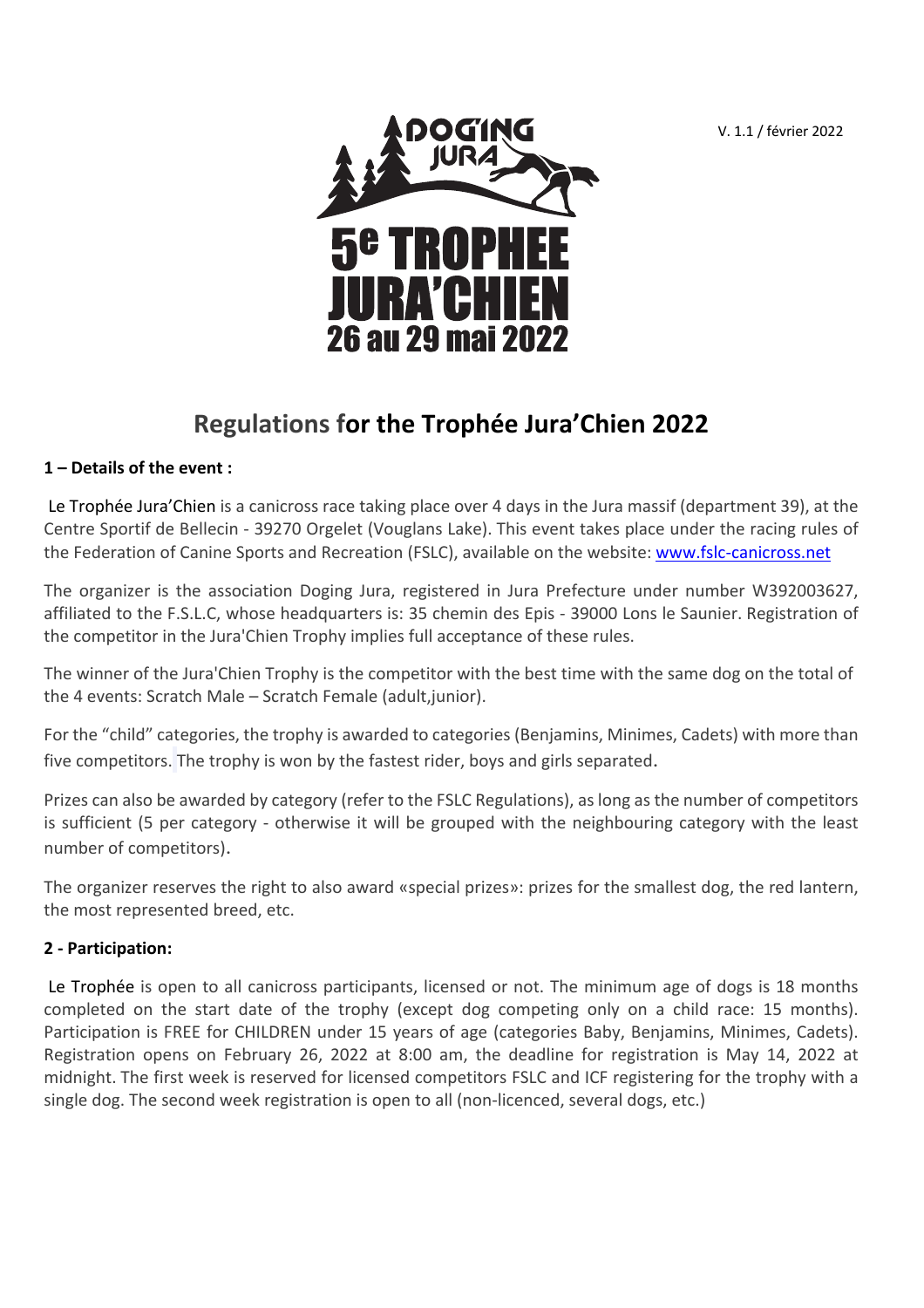## **2-1 - TARIFFS:** see table below.

## **2-1-1 : Tariff «LICENCE»**:

Competitors licensed to the following federations: FSLC, FFPTC, SCC and foreign federations adhering to the I.C.F (International Canicross Federation: FCB, FSC, VDSV, etc.). Submission of the valid license is mandatory. For foreigners, a medical certificate of no contradication to the practice of sport in competition of less than 1 year on the date of the event is mandatory.

## **2-1-2 : Tariff «NON-LICENCED» :**

COMPETITORS NOT REGISTERED OR LICENSED TO OTHER SPORTS FEDERATIONS other than those listed in paragraph 2-1-1 (athletics, sleds, etc.). This tariff is defined under the ATP (Other Equity Interest) licence, which is set at EUR 5 for non-LSP competitors. The presentation of a medical certificate of no contradication to the practice of sport in competition of less than 1 year on the date of the event is mandatory.

| <b>TARIFS 2022</b>                | Inscriptions du 26/02/22 au 14/05/22 |                      |
|-----------------------------------|--------------------------------------|----------------------|
|                                   | <b>LICENCIES</b>                     | <b>NON-LICENCIES</b> |
| Trophée ADULTE                    | 55,00€                               | 60,00€               |
| Trophée JUNIOR (15/18 ans)        | 32,00€                               | 37,00€               |
| Trophée ENFANTS (moins de 15 ans) | <b>GRATUIT</b>                       | <b>GRATUIT</b>       |
| <b>Chien SUPPLEMENTAIRE</b>       | 5,00 $\epsilon$                      | 5,00 $\epsilon$      |

## **2-4 - Vaccinations:**

**For all dogs present on the site**, vaccination against Rabies, kennel cough, Parvovirus and Distemper is mandatory, according to the Technical Rules of Security issued by the delegated federation. In addition, competitors are required to ensure that the health of their dog(s) is compatible with participating in the Jura'Chien Trophy with a veterinarian.

## **3 - Inscriptions :**

Entries are limited to **250** adult competitors et **50** child competitors.

## **3-1 – Inscription modes :**

The standard formula is a registration for 4 days of trials with the same dog. The classification of the Jura'chien Trophy will only take into account the competitors having raced with the same dog for all the 4 events. Each dog has an assigned BIB NUMBER (CHIP). It is not possible to register for a period of less than 4 days, this for organizational reasons.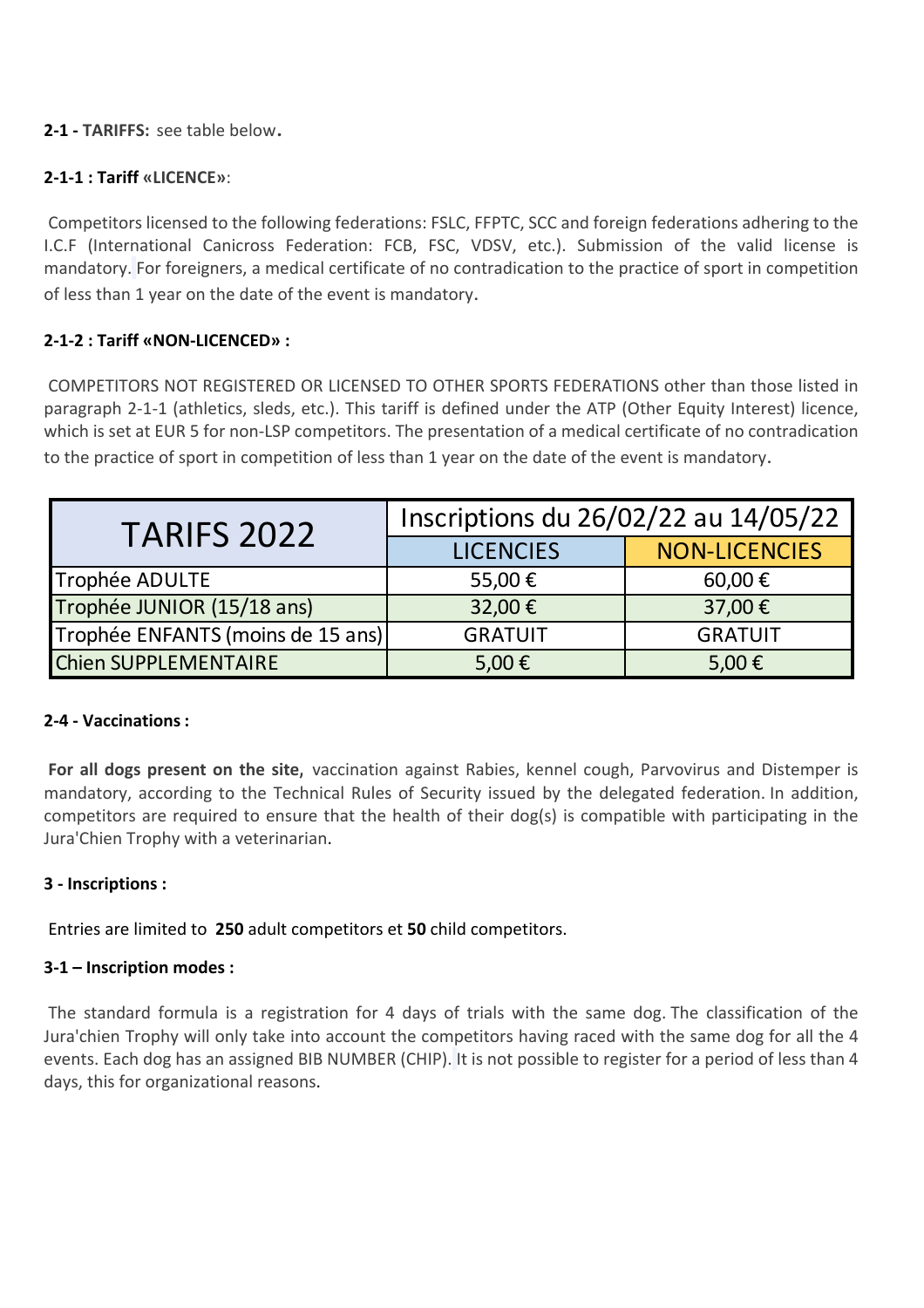## **3-2 Inscription changes :**

Entries are subject to change until the closing date (May 14, 2022), after which NO CHANGES WILL BE ACCEPTED. There will be no on-site registration or changes.

#### **3-3 – Inscription Cancellation :**

After the registration date (May 14, 2022), the organizer authorizes the cancellation of a registration with reimbursement of fees (see paragraph 3-5) ONLY under the following conditions: the request is made at least 24 hours before the start of the event and is motivated by an exceptional reason (accident, injury of the competitor or dog, breakdown, death) ON PROOF (medical or veterinary certificate or insurance), and sent by email to: tropheejurachien@gmail.com. Subsequent refund request will not be considered. Bank charges (credit card registration) and postal charges will be deducted from refunds.

#### **3-4 - Inscription and payment site :**

Registration is done exclusively on the FSLC racing platform : https://courses.fslc-canicross.net/en/. Payment is made by credit card, by cheque (mailing) or funds transfer. No registration is valid if payment is not made. Candidates are only included in the list of registrants AFTER RECEIPT of the total amount of the payment. The amounts paid and the information provided are the sole responsibility of the competitor.

#### **3-5 – Inscription Remboursement :**

Only in case of total cancellation of the race or under the conditions defined in paragraph 3-3. Deductible charges will apply, bank charges (card payment), postal charges, and possibly fees from an organizational contribution (see paragraph 4).

#### **4 – Event cancellation :**

In case of a « force of nature » (weather, exceptional phenomena, health measures, etc.), the organiser may decide to cancel the race partially or completely. Competitors will be notified as soon as the decision is taken, and an organisational contribution will be defined according to the actual investment devoted to the event. It will be requested from all competitors and deducted from their refund.

#### **4-1 - Températures :**

In case of temperatures above 25°C, race departure times will be changed (advanced in the morning or delayed in the afternoon). If, however, despite this shift, the temperatures remain above 25°C, the races will be cancelled. Partial cancellation of races does not entitle a registration refund.

#### **5 - Timing :**

**5-1 Measurement**: In order to ensure a reliable measurement of race time, the timing is done by means of an electronic chip triggered by electronic belt system at the ARRIVAL of competitors. Departures are based on the schedules defined on the departure lists. If competitors do not leave at the set start time, the delay is added to their race time. The times measured by any device other than the official timing (GPS watch, smartphone, etc.) are not taken into account.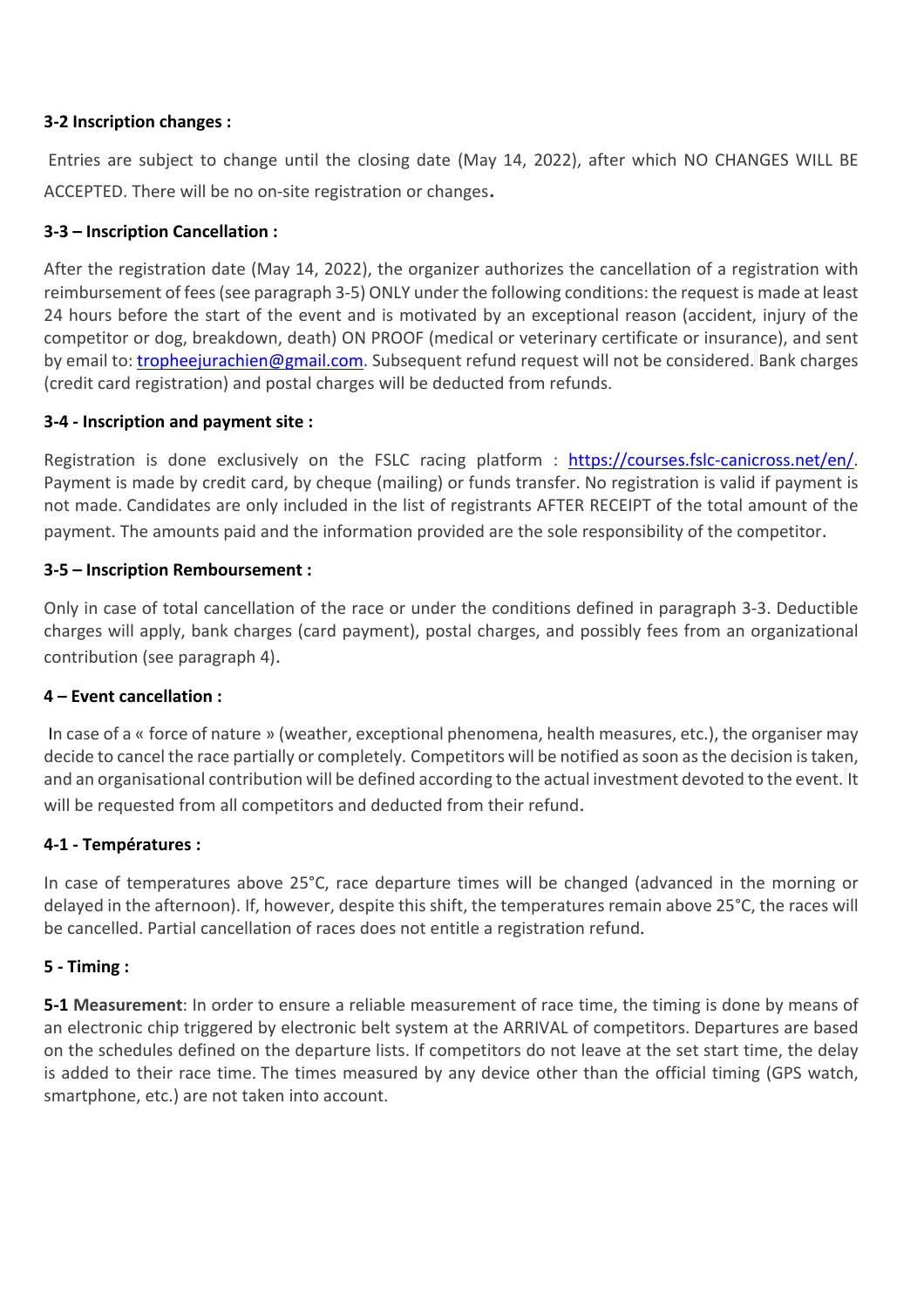## **5-2 – Placement of timing chip :**

The chips must be fixed according to the instructions given by the organiser, in order to be as close to the ground as possible. In the event of an dead-heat, a camera on the finish line will decide the winner: according to the federal regulations, it is the DOG'S MUZZLE that determines the winner. Competitors who attach the chip to another location or have lost their chip will be disqualified from the event. Attention: each chip is assigned to a dog; if several dogs are engaged, be sure to check that the chip was assigned to the correct dog (checks can be made by the judges).

## **6 - Competitors Welcome Meeting**:

Race bibs, veterinary checks and equipment checks will take place on Thursday, May 26, 2022. Competitors are invited to verify the information provided during their Inscription. They are required to attend the race briefing (without dogs) that will take place before the races.

## **7 – Course and markings**:

The routes are plotted and marked under the responsibility of the organiser, in agreement with the judge and/or the race director. The markings shall be carried out in such a way that there is no ambiguity in the path to be followed, by means of approved directional signs and ribbon. The ribbons are placed in addition to the directional signs, and do not indicate in any case the changes of direction to follow. The routes drawn must under no circumstances be modified or cleared by the competitors under penalty of disqualification.

Apart from the competitors registered in the race for which they are running, it is strictly forbidden for any other competitor to take the courses during the duration of a race under penalty of disqualification. The recognition of routes is only allowed if the judge gives the authorization and provided that the route is finished marking (no recognition is allowed on a route being marked). The organiser reserves the right to modify the route at the last moment if the situation requires it (weather, danger, etc.). At the start, in the start area and for the duration of the race, for the dog, the wearing of a collar of any kind is prohibited.

## **7.1 – Responsibility for the tracks:**

The race briefings are mandatory and are intended to inform competitors of potential changes in routes and/or schedules, that time is provided for the recognition of the routes, that the tracks are displayed and downloadable, and that they are controlled by the beacons before departure, the organizer declines any responsibility in case of error of course or schedule on the part of the competitors, and will not be subject to any refund. The timed time will be that of the course actually completed, and competitors absent at the start times will not be able to resume their start.

## **8 - Cleanliness on the sites and on the Tracks:**

The collection of canine droppings on the site but also on the tracks is mandatory. Even if the organizer makes pick-up bags available, competitors are required to carry the pick-up kit. The cleanliness of the premises and the collection of garbage are also mandatory at all sites. A competitor who does not collect his dog's droppings or garbage will be given a 1 minute penalty.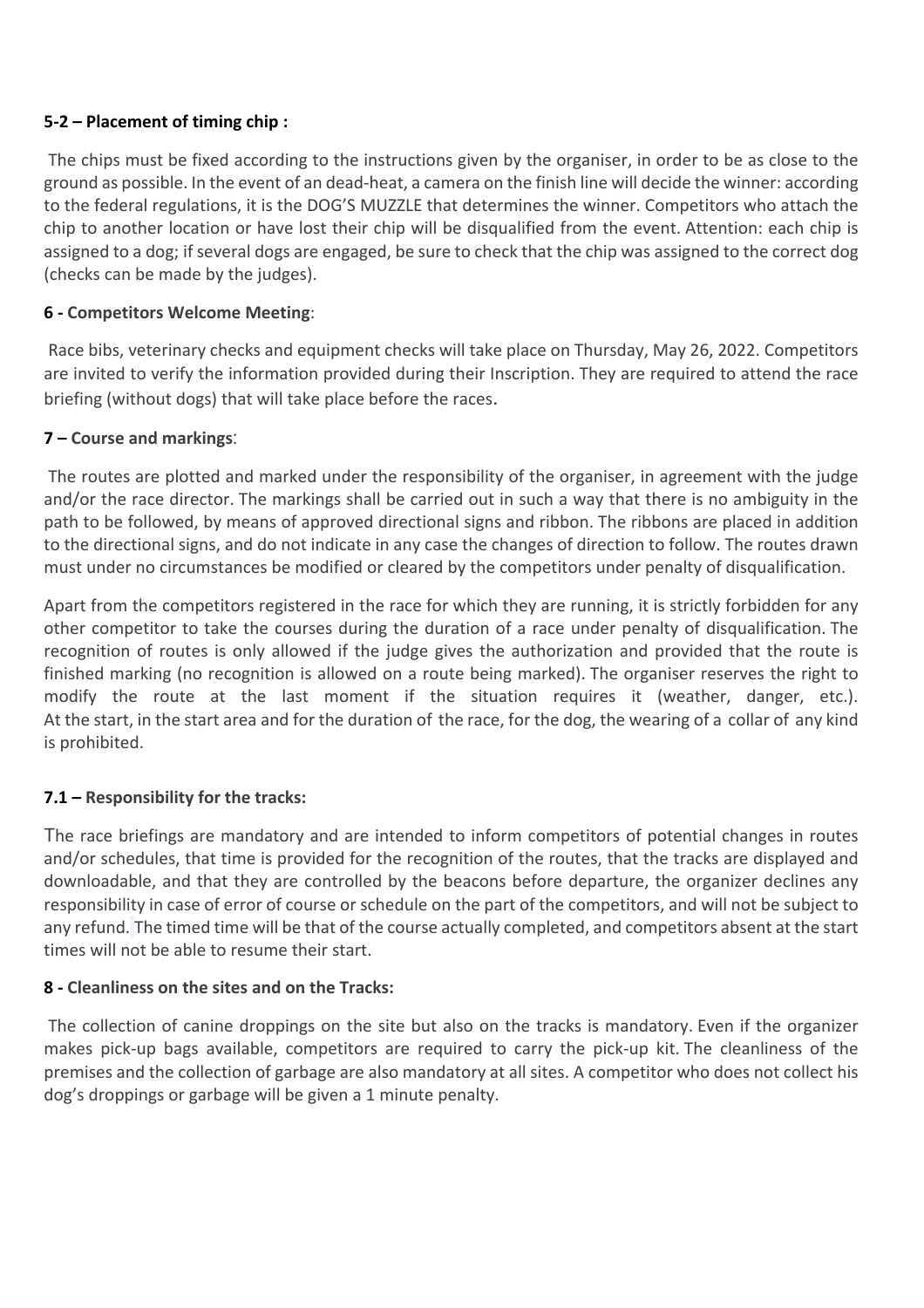#### **9 – Parking on-site :**

#### **9-1 : Vehicles and access to races:**

Outside the parking areas provided for this purpose, competitors are strictly forbidden to park along the roads or to try to access the start of races by vehicle (Natura 2000 area). Please use the car parks provided for this purpose (along the golf course or at the sports centre) and respect the instructions of the usher and/or the assigned pitches.

#### **9-2 : Camping-cars and tents in the village:**

Apart from the organisers, judges, officials and shops, unless otherwise exempted by the organisers, no parking is allowed on the base.

#### **10 – Off-Lead Dogs:**

On the whole site (including camping areas), all dogs must be kept on a leash or attached to the stake-out if they are at rest. The use of all training collars of any kind (electric, vibration, sound or other) as well as the mistreatment of dogs are strictly prohibited on the site under penalty of penalties that may lead to the disqualification of the competitor.

#### **11 - Responsabilities:**

The organiser declines all responsibility in case of theft or deterioration of personal property that may occur on the site (including parking and annexes) during the event. He cannot be held responsible for accidents occurring on the races or on the site. The competitor must have civil liability insurance, and declares to know the risks related to the practice of canicross and in particular those of the Jura'Chien Trophy.

#### **12 - Insurance :**

The participants of the Jura'Chien Trophy, licensees and non-licenciés are covered by the federal insurance subscribed to MAIF (details on www.FSLC-canicross.net). In the event of a claim, it must be reported to the race judge and the organizer must be notified, who will provide the competitor with a declaration form to be completed.

## **13 - Safety :**

Participants are required to alert the nearest marshall as soon as possible if they see an injured competitor so that rescue can respond very quickly. Failure to intervene constitutes a fault liable to sanctions. Emergency services are provided by the fire brigade or civil security present on the site. Particular attention must be paid to the possible presence in this season of processionary pine caterpillars, particularly irritating and dangerous.

#### **14 - Photographs :**

The competitor authorizes the organizer to use his name, as well as the photographic photographs taken during the event for any promotion of the Jura'Chien Trophy, the Federation of Canine Sports and Recreation and/or its partners. This authorisation shall be tacit without written disagreement on the part of the competitor.